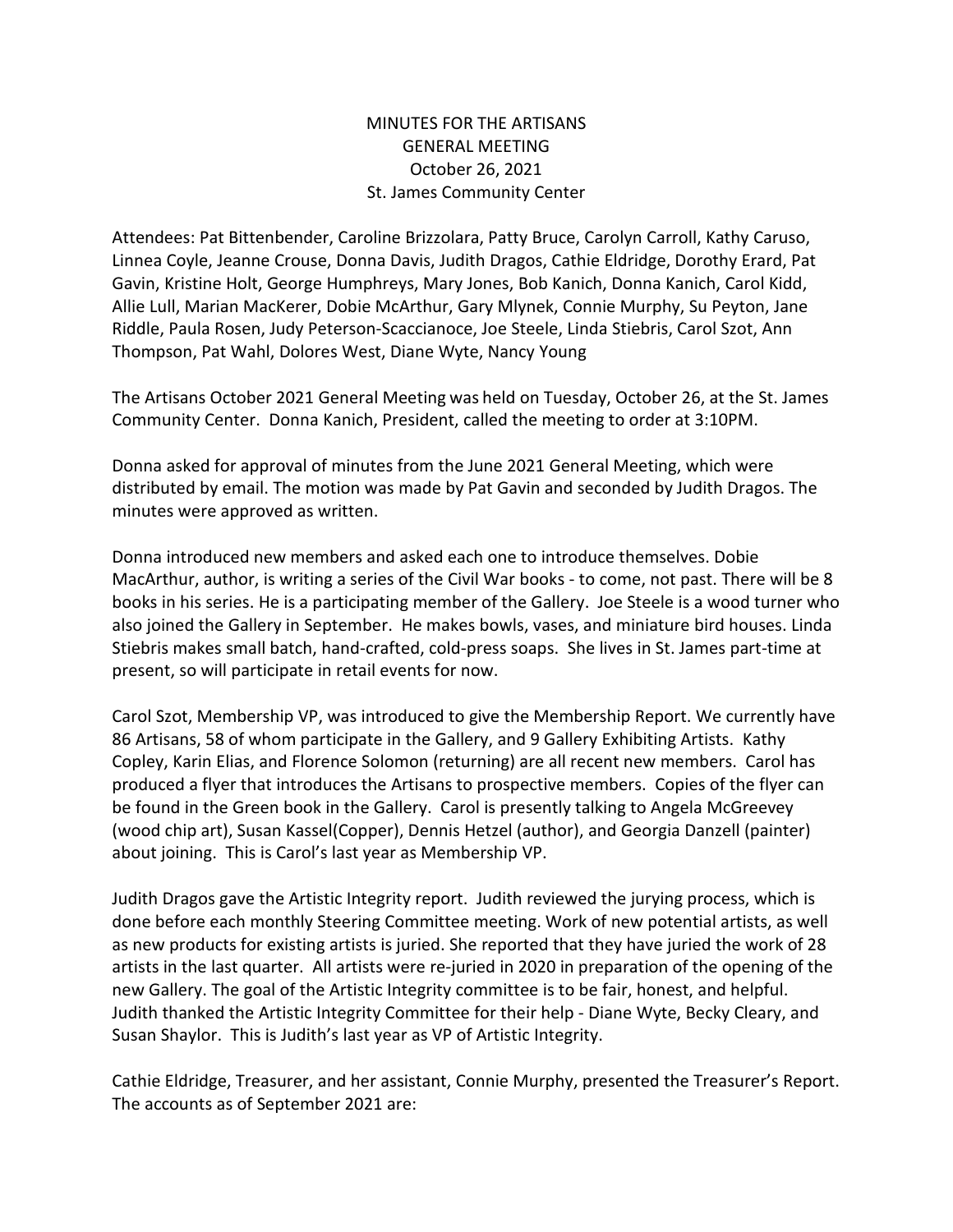| <b>BB&amp;T CD for Artisans' Savings</b> | \$7,085.20  |
|------------------------------------------|-------------|
| <b>BB&amp;T Money Market</b>             | \$5,000.74  |
| <b>BB&amp;T Checking Account Balance</b> | \$58,853.86 |
| <b>Ending Balances</b>                   | \$70,939.80 |

Cathie noted:

- The Gallery on Howe is doing well considering this is our first full year of business. We are on track overall. Thanks for everyone's hard work.
- For the Retail events to date, we have met our budget. Congrats to all!
- Holiday Boutique, we have incorporated all lessons learned from the Retail events to improve our overall process. This will be our first Holiday Boutique since implementing the inventory in Square incorporating barcodes. We have processed over 4,400 barcodes for the event just from those Artisans who are participating. We will have 3 Registers and will process both cash and credit card transactions. We will not be processing checks. We hope to have a successful Holiday Boutique!
- We are beginning to review budget figures for next year, leveraging our year-to-date numbers and adjusting accordingly based on actuals.
- Currently planning for inventory clean up in January 2022. Shelia Kempf, Patty Bruce are on the team with Cathie. We have found several items that need correcting in the system, including several line items at zero, incorrect category codes, duplicate categories, and duplicate SKUs. All errors cause issues at check out. Suggesting the following:
	- o Pause all inventory processing for January 2022
	- o Send emails outlining the process on a regular interval beginning in November
	- $\circ$  Send an inventory report to each Artisan to say Keep/Delete for each SKU, we can start with Artisans early after Holiday Boutique
	- o Process each Artisan request to update Square upon receipt
	- $\circ$  We need a team of helpers to assist the Artisans in their review, please help if you are proficient in Excel
	- o We will begin with Artisans who are not in the Gallery on Howe post the Holiday Boutique. This is around 28 Artisans, so will leverage these as a pilot trail.

Connie Murphy makes the deposits. She requested that everyone remember to put the dates on settlement sheets, as she makes the deposits by date. She also requested that Artisans be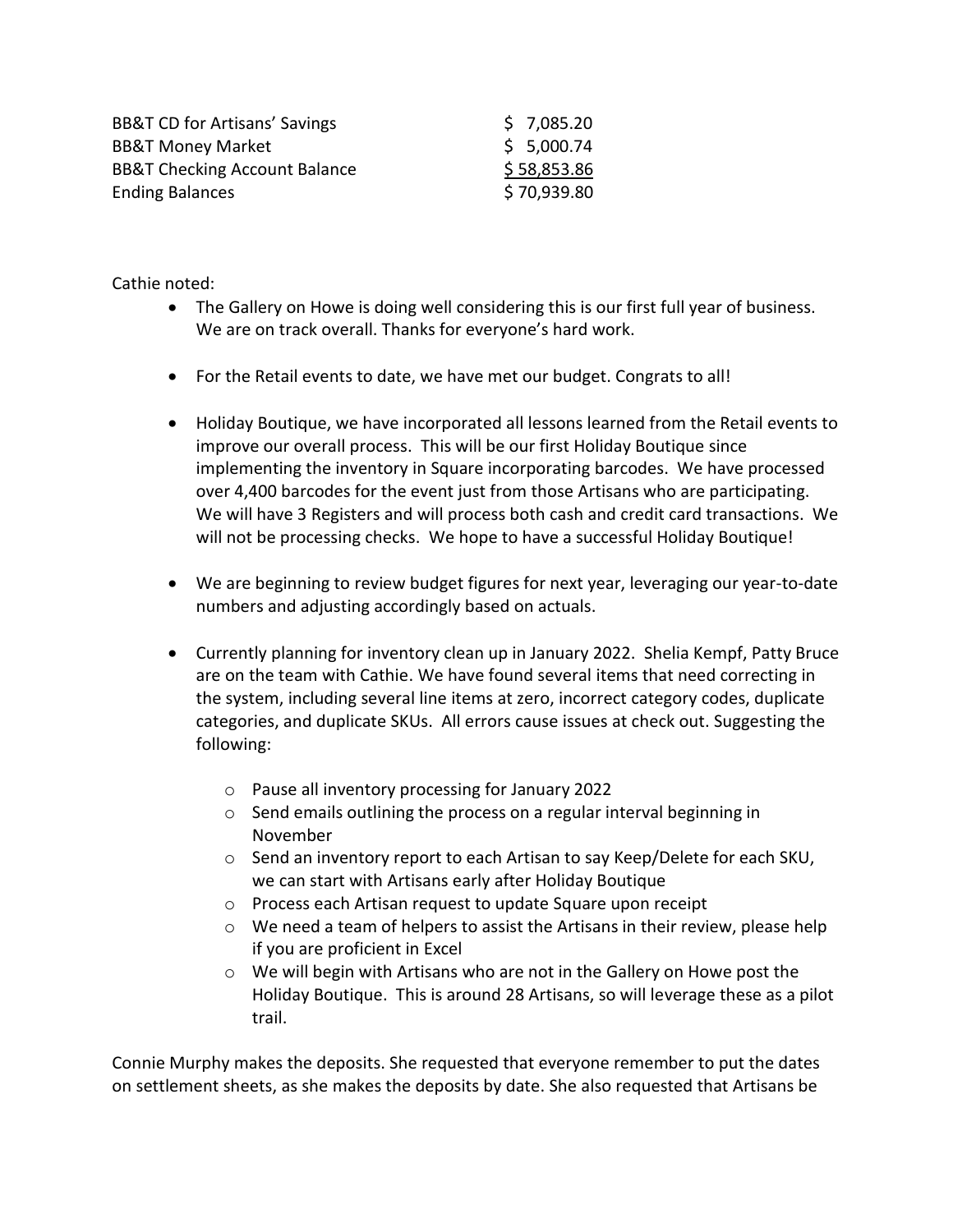very careful to only take their own barcodes. There have been occasional problems with barcodes missing that have already been run.

Dolores West asked who should be contacted if someone is having problems creating barcodes? Cathie replied that any of her team can be contacted. Marian MacKerer is also happy to help. Instructions are also on the website.

Donna Davis gave the Communications Report. Donna is mainly using social media including events calendars to publicize events. She has been very busy in the last few months promoting September's Art in the Park, Art on the Porch events, SUFA raffle tickets and Holiday cards, and the Holiday Boutique. Tomorrow she will be dropping "Elfie's" (small promotional flyers for the Holiday Boutique) off at local hotels, B&B's, etc., for their clientele to pick up. She also encouraged artisans to help with the Holiiday Boutique and SUFA promotions by distributing the flyers which were emailed to everyone to friends. Artists doing Art on the Porch or Featured Artist events just need to send pictures and brief artist's statement to Donna. Donna is looking forward to discussing new ideas for 2022 with new Artisan, Linda Stiebris, which has experience is marketing.

Kris Holt and Marian MacKerer, Retail VPs, presented the Retail Report. September's Art in the Park was very successful, surpassing the numbers from May, with fewer participating Artists. They have not organized any Art Walks at the Marina with the restaurant closed. They started hosting First Friday Open Houses at the Gallery in the summer, which have been very successful in bringing more buyers in. There will be a First Friday on Nov. 5 with Carla Estrom's band, Catatonic, playing on the porch. Marian encouraged people to sign up for the Saturday Art on the Porch events which run from 10AM-3PM. They can take up to 4 artists. Artisans who are not part of the Gallery can participate for a \$10 fee, if there is room. They will continue into December. Featured Artist events are also popular and do well.

Holiday Boutique is scheduled for November 5 & 6 at the St. James Community Center. There are 42 participating Artisans. Artisans who are not involved are encouraged to attend. A few things have changed, besides the venue. No lunch will be provided for those working all day, because the Community Center would charge an additional fee, so workers should bring your own snacks and lunches. The committee will provide water and coffee.

Marian will be staying on as Gallery Director, but Kris will step down from her Retail position, so we will need someone to organize Art in the Park and the Holiday Boutique events in 2022. Donna Kanich mentioned that people can do jobs as a team, with just one person attending Steering Committee. Steering Committee meeting are open to anyone who wants to attend.

Donna Kanich talked about participation on committees and nominations for 2022. Most committees haven't been asked to do much due to COVID, but they are hoping to make more use of committees going forward. All groups need more assistance. A Nominating Committee, made up of Donna, Carol Szot, and Marian MacKerer, has been formed to fill Steering Committee openings. Open positions include President, Membership, Artistic Integrity, and